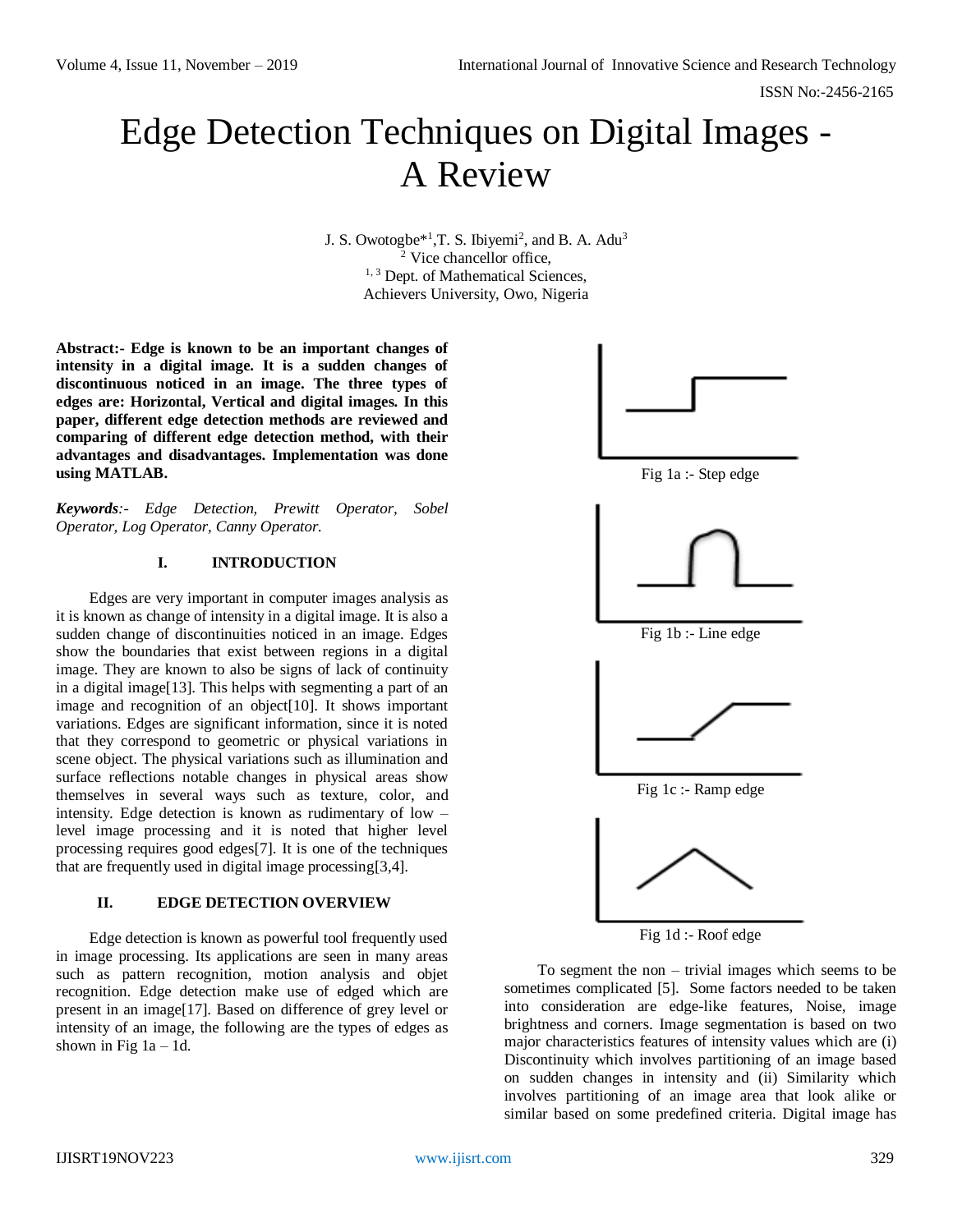ISSN No:-2456-2165

three types of discontinuities which are edges, lines and points. Since it is said that edges encapsulate changes in the intensity of an image[6][15]. The causes of this intensity changes are physical events, such as

- (a) Illumination discontinuity e.g shadow
- (b) Discontinuity of surface orientation
- (c) Depth discontinuity which occurs when surface orientation is perpendicular to one's line of sight
- (d) Surface reflectance discontinuity which is when there is a change in the degree of light that is incident on the surface that is reflected to the viewer

The following are the descriptors of edge

- (a) Edge strength: This works by tracing the local image contrast along the normal
- (b) Edge normal: This is when unit vectors is in the direction of maximum intensity change
- (c) Edge position: This is the image position in which we can use to locate the edge
- (d) Edge direction: This is when unit vector is perpendicular to edge normal as shown in Fig. 2



Fig. 2:- Edge direction and edge normal

#### **III. VARIOUS EDGE DETECTION**

Edge detection techniques are divided into two main categories which are: (i) Gradient which helps to compute first order derivations in an image and (ii) Gaussian – based which helps to compute second order derivations in an image.[8][14][16], and also shown in Table 1.

| Gradient - based | Sobel operator, Prewitt operator, Robert |  |
|------------------|------------------------------------------|--|
|                  | operator                                 |  |
| Gaussian - based | Canny edge detector, Laplacian of        |  |
|                  | Gaussian                                 |  |

Table 1:- Edge detection techniques categories

(1) Sobel operator: This is known as a discrete differentiation operator which calculate gradient approximation of image intensity function for image edge detection[1]. Among the pixels of the image, Sobel operator produces either the normal to a vector or gradient vector. It makes use of 3 x 3 two masks or kernels as shown in Fig. 3a and 3b to digitally calculate the first derivative  $G_x$  and  $G_y$ 

| $\mathsf{G}_{\mathsf{x}}$ | 0  |  |
|---------------------------|----|--|
|                           | I) |  |
|                           | 0  |  |

Fig. 3a:- Gx(Vertical mask of sobel operator)

| G <sub>y</sub> | -2 |  |
|----------------|----|--|
|                |    |  |

Fig. 3b :- Gy(Horizontal mask of sobel operator)

(2) Prewitt operator: This operator is very much similar to the sobel operator which also detect vertical and horizontal edges of an image[9-12]. This detector is one of the best ways to detect the orientation and magnitiude of an image. It uses the mask in Fig 4a and Fig 4b respectively.

| $\mathsf{G}_{\mathsf{x}}$ |   | - | - |
|---------------------------|---|---|---|
|                           | 0 |   | U |
|                           |   |   |   |

Fig. 4a :- Gx(Vertical mask of prewitt operator)

| $G_{y}$ | $\overline{\phantom{0}}$ | 0 |  |
|---------|--------------------------|---|--|
|         | -                        | 0 |  |
|         | -                        | 0 |  |

Fig. 4b:- Gy(Horizontal mask of prewitt operator)

(3) Robert operator: This gradient operator calculates the addition of squares of the differences between adjacent pixels at the diagonal in an image via discrete differentiation. Then the gradient approximation is made. It uses 2 x 2 kernels as shown in Fig. 5a and Fig 5b. respectively.

| G <sub>x</sub> |  |
|----------------|--|
|                |  |

Fig. 5a :- Gx(Vertical mask of robert operator)

| G <sub>y</sub> |  |  |
|----------------|--|--|
|                |  |  |

Fig. 5b :- Gy(Horizontal mask of robert operator)

(4) Canny operator:This is a robust operation which helps in detecting edges unlike sobel and Robert operators, this operator is not susceptible to noise. It can work in different environments. It is one of the best methods because it extracts an image features without affecting or altering the feature. It works based on three criteria which are: (i)Low error rate (ii)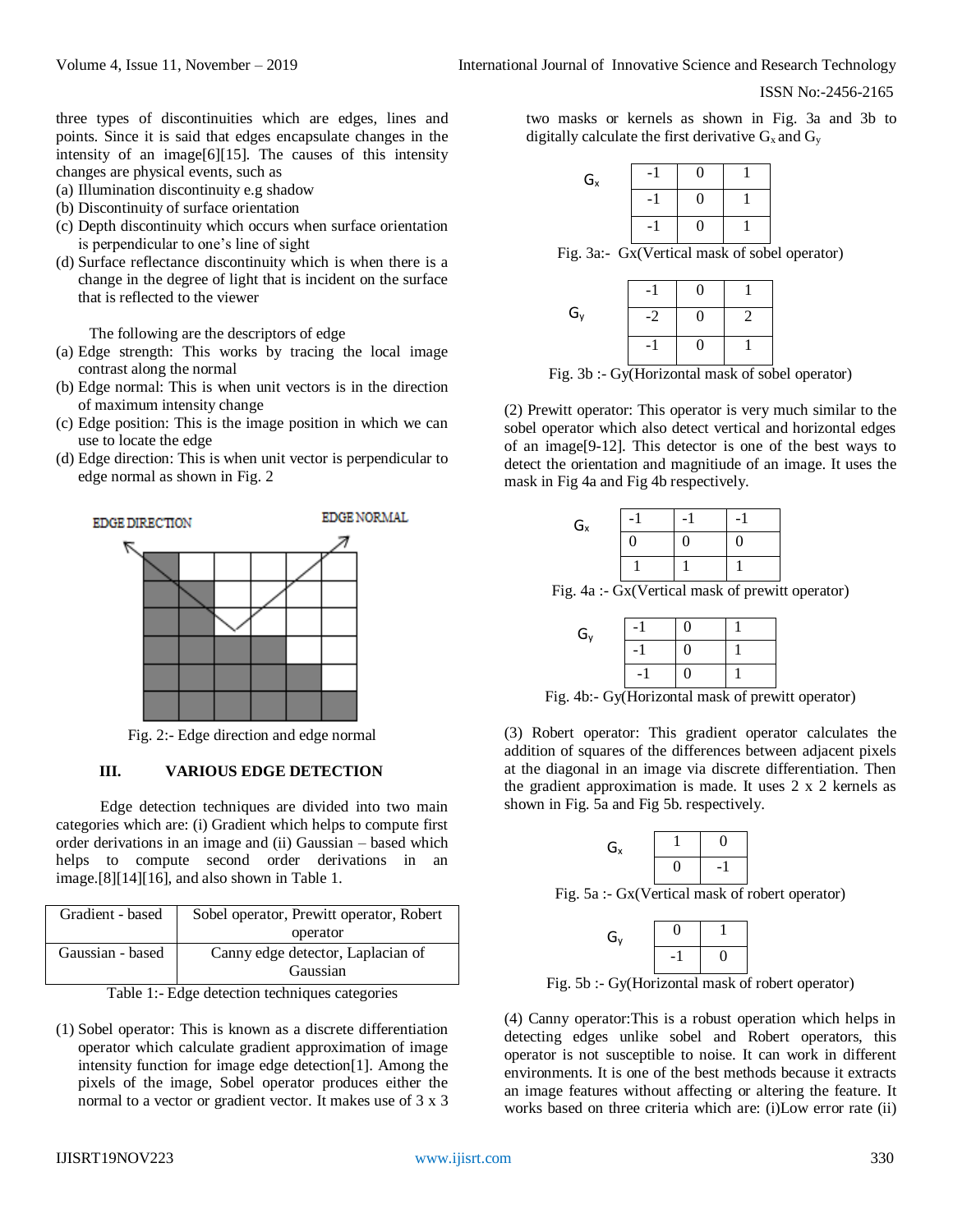Edge points must be accurately localized (iii) There should be just one single edge response[4]

(5) Laplacian of Gaussian: Laplacian of Gaussian which was proposed by [2] is also referred to as LoG. This really works well when transition of the grey level seems to be abrupt. In order to have a smooth transition, it is advisable to calculate the second- order derivative. It is important to note when the second order derivative crosses zero, which means that the location corresponds to a maximum level. This location is called edge location. The LoG of a digital image  $f(x,y)$  which is a second order derivative is as shown in equation 3

# **IV. IMPLEMENTATION**

Edge detection was implemented on the image as displayed in Fig. (6a -6f) using various techniques. This was performed using Matlab 8.0 (2013a)





Fig 6b :- Sobel Operator



Fig 6c :- Prewitt Operator



Fig 6d :- Roberts Operator



Fig 6e :- Canny Operator



Fig 6f :- Laplacian

Table 3 shows the advantages and disadvantages as observed in fig 6a – 6f and as reviewed by various researchers [2][18][19]

| S/N <sub>0</sub> | Techniques          | Advantages                                                                             | Disadvantages                                                                      |
|------------------|---------------------|----------------------------------------------------------------------------------------|------------------------------------------------------------------------------------|
|                  | Sobel operator      | Very easy at searching for smooth edges                                                | Inaccurate                                                                         |
| $\mathfrak{D}$   | Prewitt Operator    | There is a good edge detection performance on<br>vertical and horizontal edges         | Not too accurate<br>The magnitude of coefficient is fixed and<br>cannot be changed |
| 3                | Robert operator     | Detection of edges and orientation are very easy                                       | Inaccurate<br>Very sensitive to noise                                              |
| $\overline{4}$   | Canny edge Operator | It has good localization<br>It extract image features without altering the<br>features | There is false zero crossing                                                       |